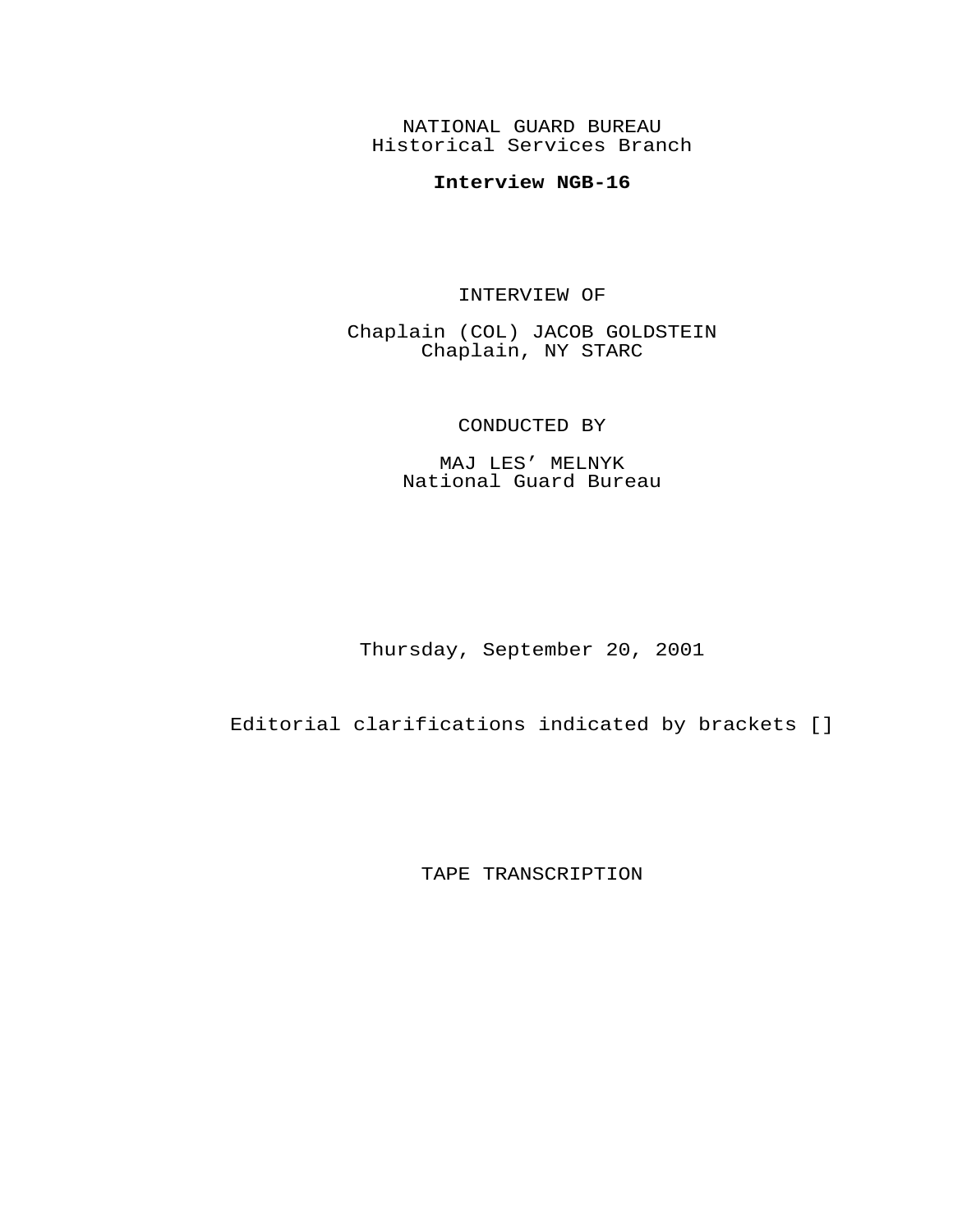| ٠ |  |
|---|--|
|   |  |
|   |  |

## P R O C E E D I N G S

 **MAJ MELNYK**: This is MAJ Les' Melnyk, Army National Guard Historian for the National Guard Bureau. I am interviewing Chaplain Rabbi COL Jacob Goldstein, of the New York Army National Guard. He is the Chaplain for the Headquarters STARC, New York Army National Guard. This interview is taking place on the 20th of September 2001, in the Chaplain's office in the 7th Regiment Army in New York City. Chaplain Goldstein, to begin, you have read and signed the Oral History Access Agreement that you agreed that the Army can use this history in any way that it chooses; is that correct? **CHAPLAIN GOLDSTEIN**: Yes, sir. **MAJ MELNYK**: Could you briefly state for me your -- what you do in civilian life and, also, a brief synopsis of your military career? **CHAPLAIN GOLDSTEIN**: In civilian life, I'm Assistant Housing Commissioner for the State of New York, with the State Division of Housing, with the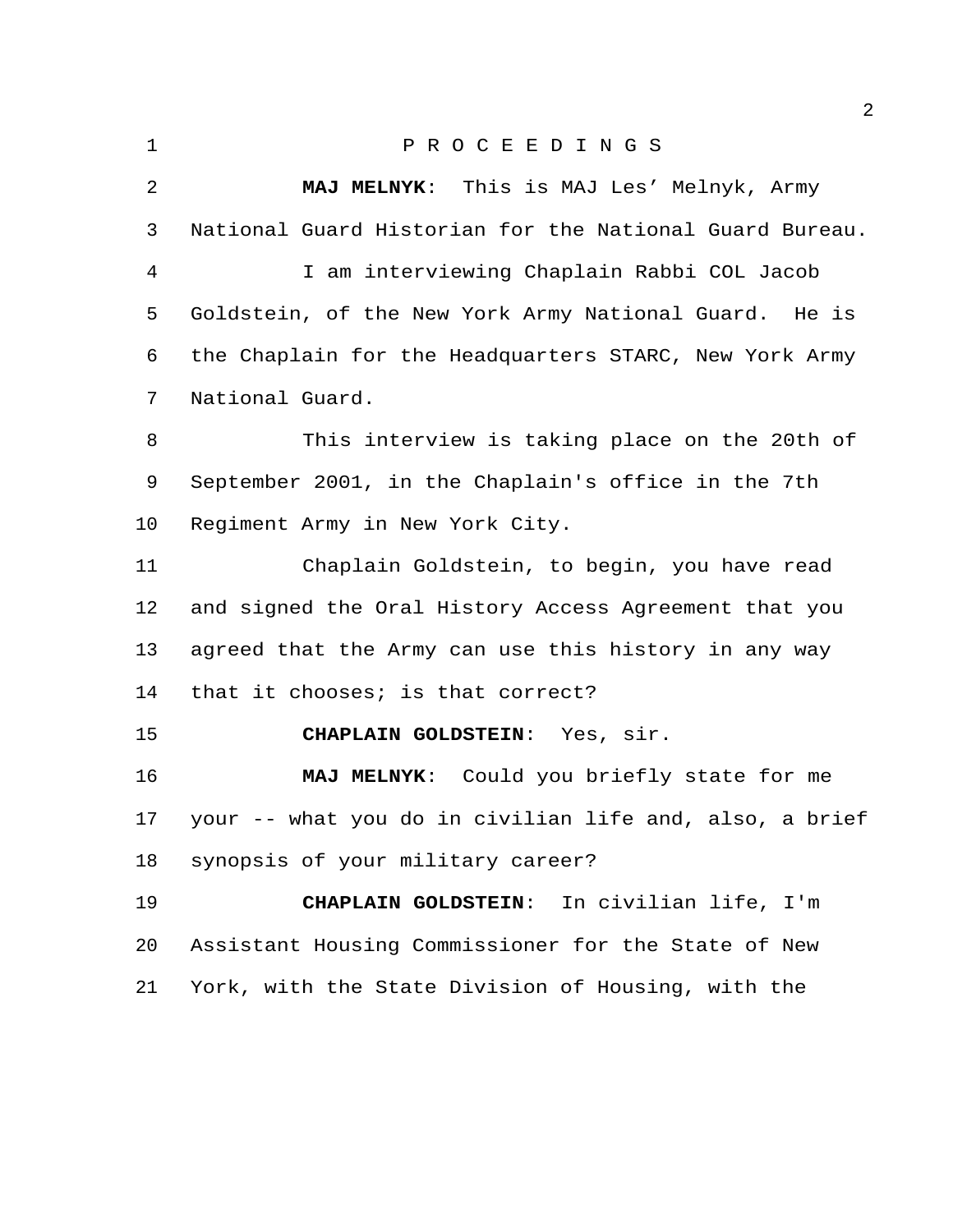Office of Rent Administration, and I'm the Assistant Commissioner, with responsibility for the five boroughs. I'm also Chairman of the Community Board and won't list everything else that I do, but, briefly, I'm also a chaplain with the United States Secret Service. Militarily, I entered the Army on 13 March 1977, served as a first lieutenant with the 101st Signal Battalion. Then from 101 Signal Battalion, I went to the 205th -- at that time, it was Support Group. I was assigned to them. **MAJ MELNYK**: These are both New York Army Guard units. **CHAPLAIN GOLDSTEIN**: Everything I've been through has been the Army National Guard, all my life. 17 Then I was at the 187th Signal Group for a short period of time. I was in Grenada with Operation Urgent Fury. **MAJ MELNYK**: As a? **CHAPLAIN GOLDSTEIN**: As a Jewish chaplain, as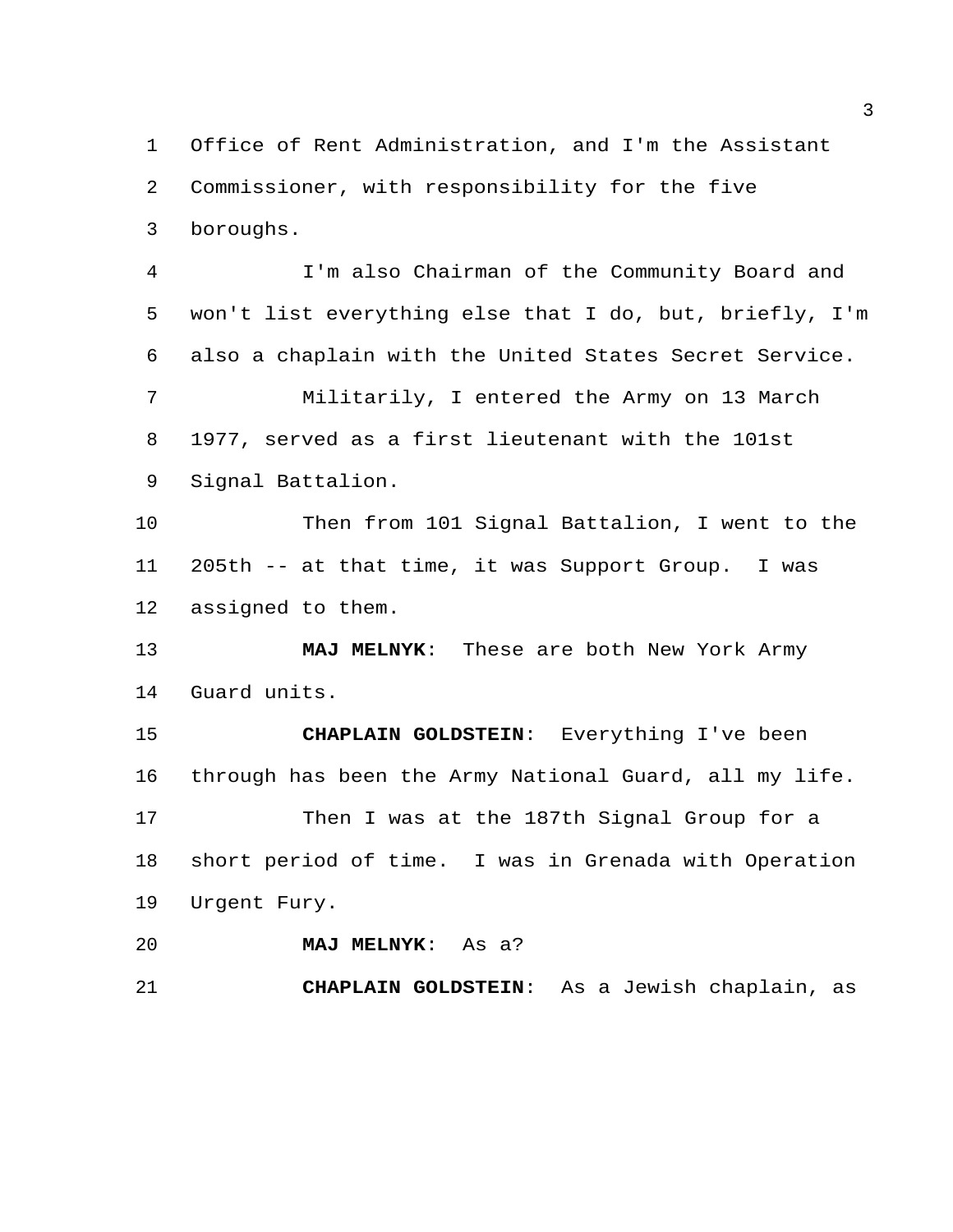the Jewish chaplain for the invasion.

 I served the 205th Support Group. I'm trying to remember everything I did. That was Desert Storm, 4 went to Desert Storm with the 369<sup>th</sup> [Transportation Battalion, NY ARNG], was detached when the air war started from the 369th and was sent directly to Israel to serve as a task force chaplain with the American Patriot units - Task Force Patriot Defender, and worked for COL Dave Heatner (phonetic,) who was the brigade commander, 10th ADA Brigade out of Germany, and he subsequently became the Assistant Vice Chief of Staff of the Army, retired as a lieutenant general. Let's see. Came back, went to the Headquarters, Troop Command. Well, I came back to the 15 107<sup>th</sup> [Support Group], then went to the Troop Command, and from the Troop Command, became the State Staff Chaplain somewhere around this time, I think two years ago or three years ago. I can't remember. You never know in this business. You get mixed up with time, but

roughly that's it.

**MAJ MELNYK**: Thank you. Getting now to the --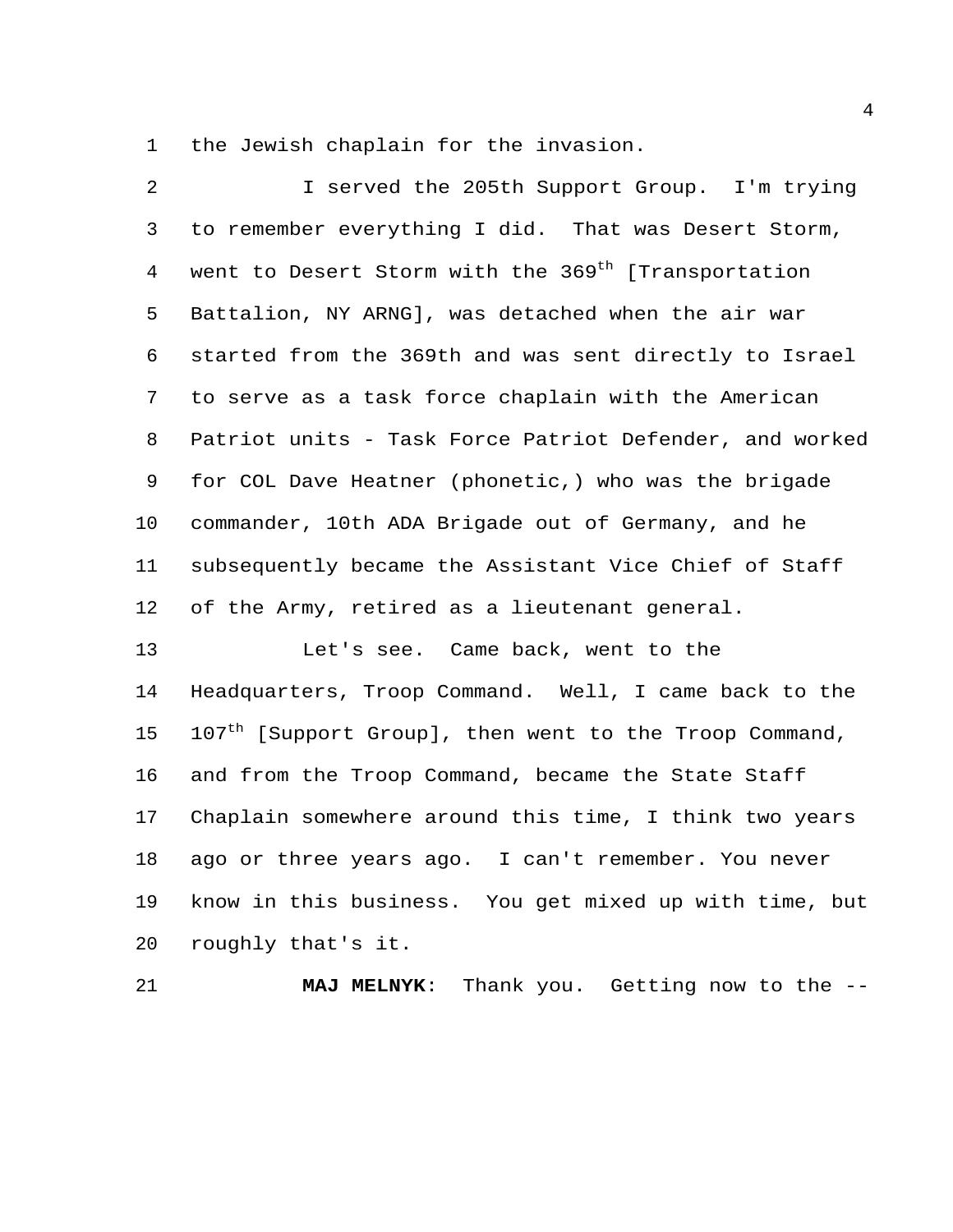back to September 11, last week, last Tuesday, how did you learn of the terrorist attack? What was your initial reaction? Where did you go and what did you do when you first found out about it?

 **CHAPLAIN GOLDSTEIN**: I work not far from the World Trade Center. I work on Beaver Street.

 That morning, I was scheduled to be in my office and the last minute the day before, I had to re- schedule to have a meeting with one of my offices in Brooklyn.

 When I arrived at the office, one of the people said, "Look, the World Trade Center is on fire." We have trouble with our radio. We didn't know what was going on.

 We could see the smoke, had a direct line of sight. As we were looking, we saw plane number two go barreling into the tower.

**Hard to tell, at that time, if it was Tower** 1 or Tower 2, which tower was hit, but we saw plane two. I immediately ran to the phone and tried to

call and see what was going and all the lines were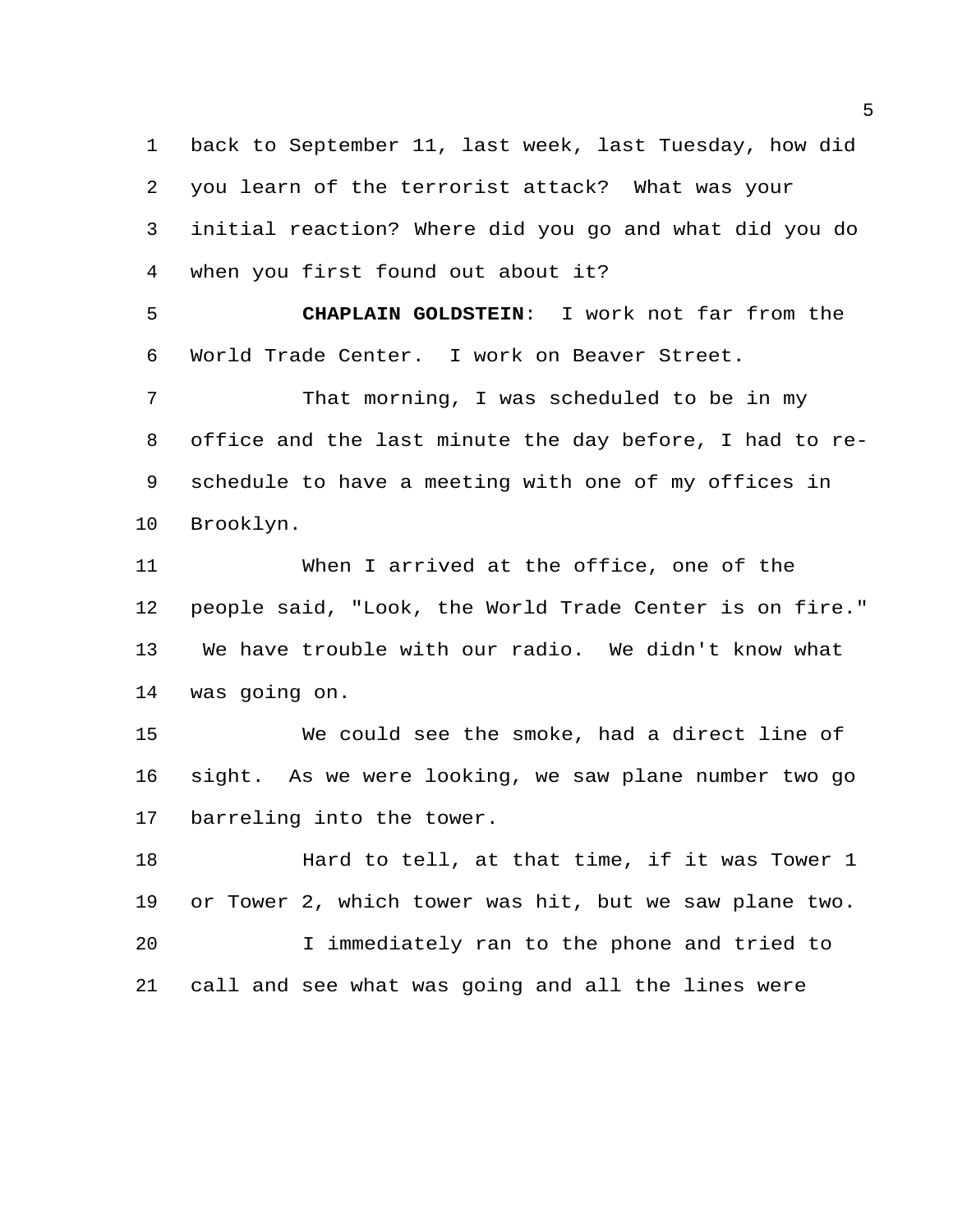jammed, all hell was breaking loose.

2 1 then called Albany. I thought this was a disaster much bigger than that, perhaps the Guard would be calling out. Little did I know it was a terrorist activity.

 And I called. They said that two planes, not one, but two were driven and maybe as many as four planes out there looking to crash -- may have crashed. At that time, there were all kinds of things, the Pentagon, White House, what have you.

 So it was -- I realized this was serious stuff. So people in my office there, I had to keep them calm, sent everybody home. Traffic was screwed up, backed up from Manhattan into Brooklyn.

 And I called again and they told me to report to Randalls Island. Initially, that was going to be the standup point. Randalls Island, I think my assistant, I called him on the phone, I said, "Hey, grab your gear. I don't know what's going on. Just grab your gear, whatever you got, take your TA-50 equipment, you know," and I picked him up."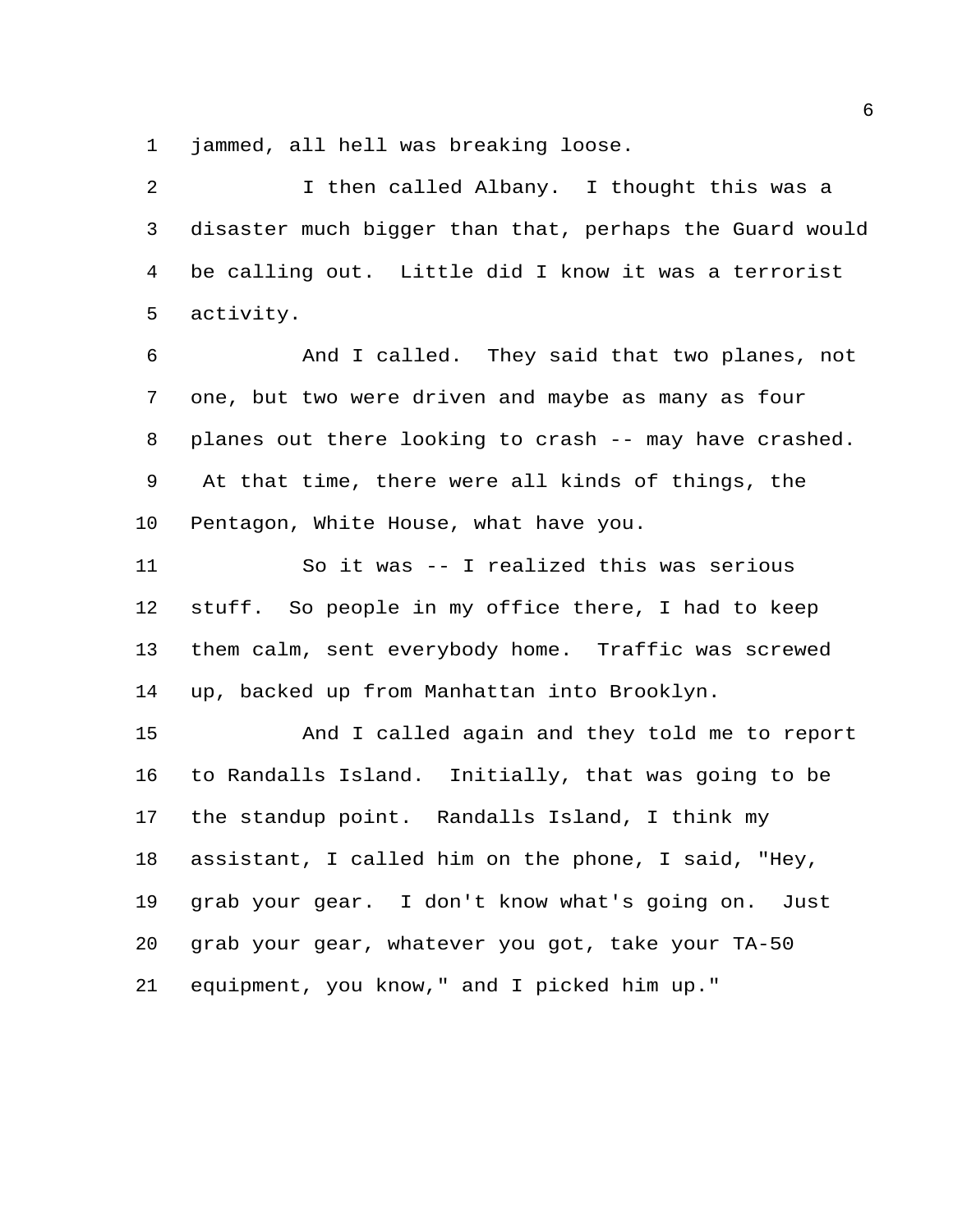I had already drew a government sedan. I went and drew one from an armory. Picked him up, went to Randalls Island. There were some other people there, and they said, "Well, maybe go to the Park Aveneue armory," which I did. I reported in. Came to the armory and set up shop and here I am. And my main mission is to coordinate all chaplain activities. Chaplain, chaplain assistant activities. **MAJ MELNYK**: And how many chaplains do you have on the ground? **CHAPLAIN GOLDSTEIN**: Currently, twelve, twelve teams. Would you like a list of them? **MAJ MELNYK**: You did. And the teams consist of? **CHAPLAIN GOLDSTEIN**: Chaplain, chaplain assistant. **MAJ MELNYK**: And -- **CHAPLAIN GOLDSTEIN**: But not every chaplain has an assistant currently. Some are elsewhere, some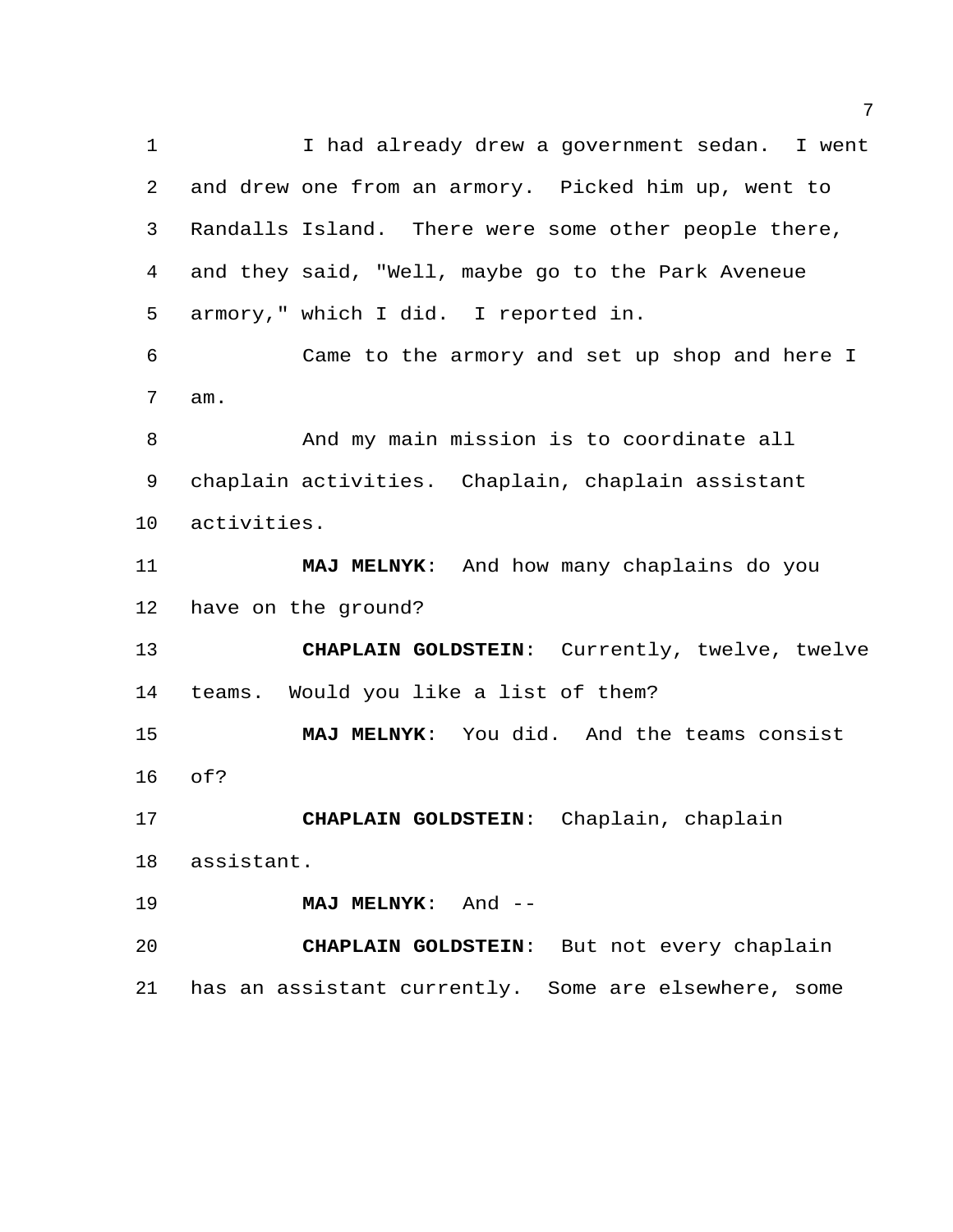are at school. So they don't all have assistants, but most of them have assistants.

 **MAJ MELNYK**: What -- do you also coordinate with the medical teams, the psychological teams? **CHAPLAIN GOLDSTEIN**: No, not really. We work closely with them, but we don't coordinate. If they need us, they call us.

 **MAJ MELNYK**: When did you -- at what point did you begin organizing and calling other chaplains in? Some of them are assigned to units. Some of them came from outside the area.

 **CHAPLAIN GOLDSTEIN**: Absolutely correct. The chaplains that came with the units that were called up, they came organic to the units. Those units that came without chaplains, I looked at them real quick, as I saw who was coming. In order to plus them up, I looked right away.

 Which brings me to an interesting event. The engineer brigade, of the 42nd Infantry Division was called up in toto. So that gave me three chaplains and chaplains' assistants. When they came to Stewart, they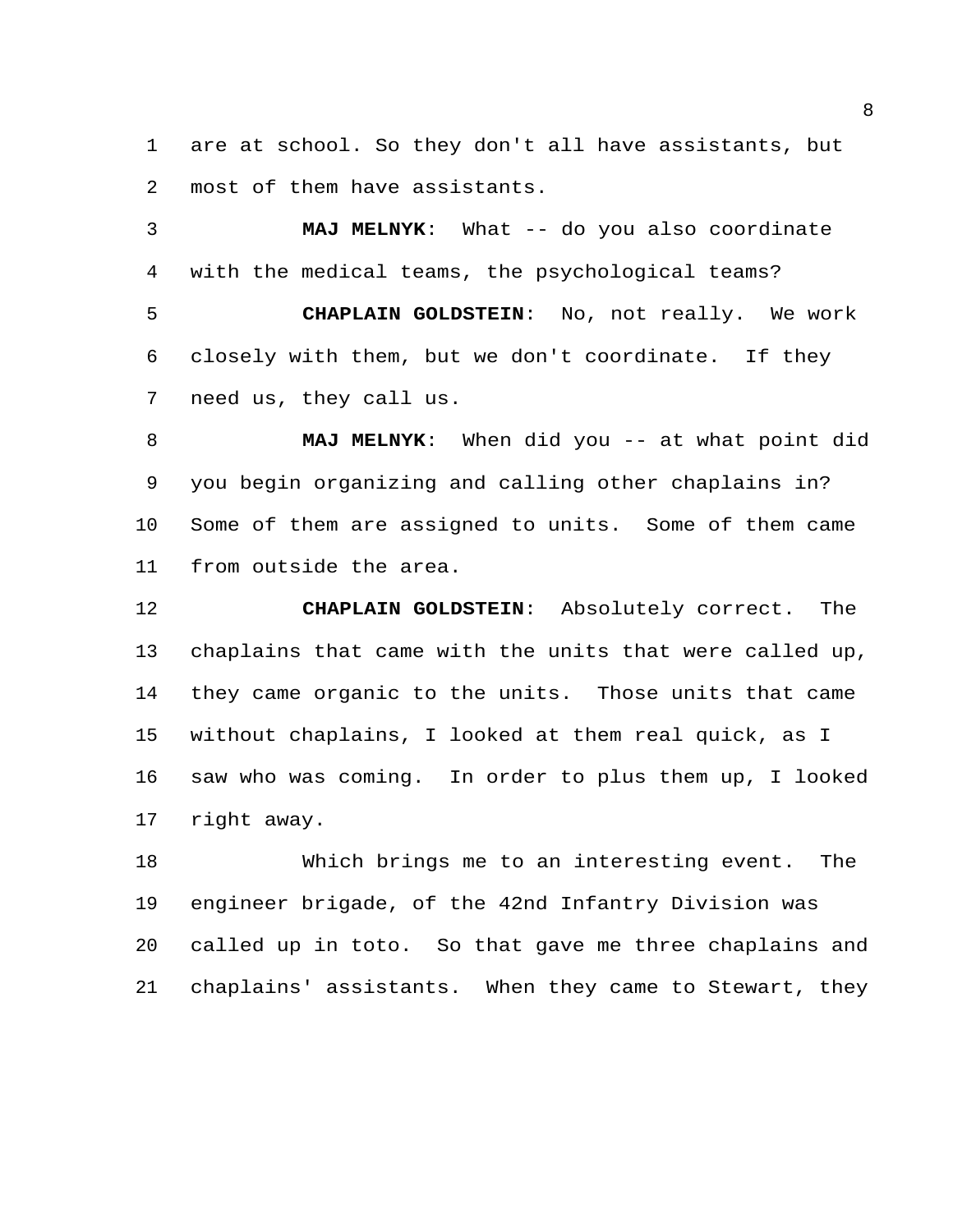were told to go home because they stood them down. Well, they got back on again this weekend. They stood them down. I told the chaplains not to move from Stewart til I did some checking. **MAJ MELNYK**: Where is Stewart located? **CHAPLAIN GOLDSTEIN**: Stewart is right above Newburgh, New York [about 15 miles North of West Point]. **MAJ MELNYK**: Okay. **CHAPLAIN GOLDSTEIN**: It's right up the Thruway. So I guess they were trekking across country, you know, from Buffalo. **MAJ MELNYK**: And that was a staging area. **CHAPLAIN GOLDSTEIN**: For the -- that was the staging area, pre-position staging area for the engineers. **MAJ MELNYK**: And what's located at Stewart, then? **CHAPLAIN GOLDSTEIN**: What's located on Stewart? State police, the 109th Aviation, 109th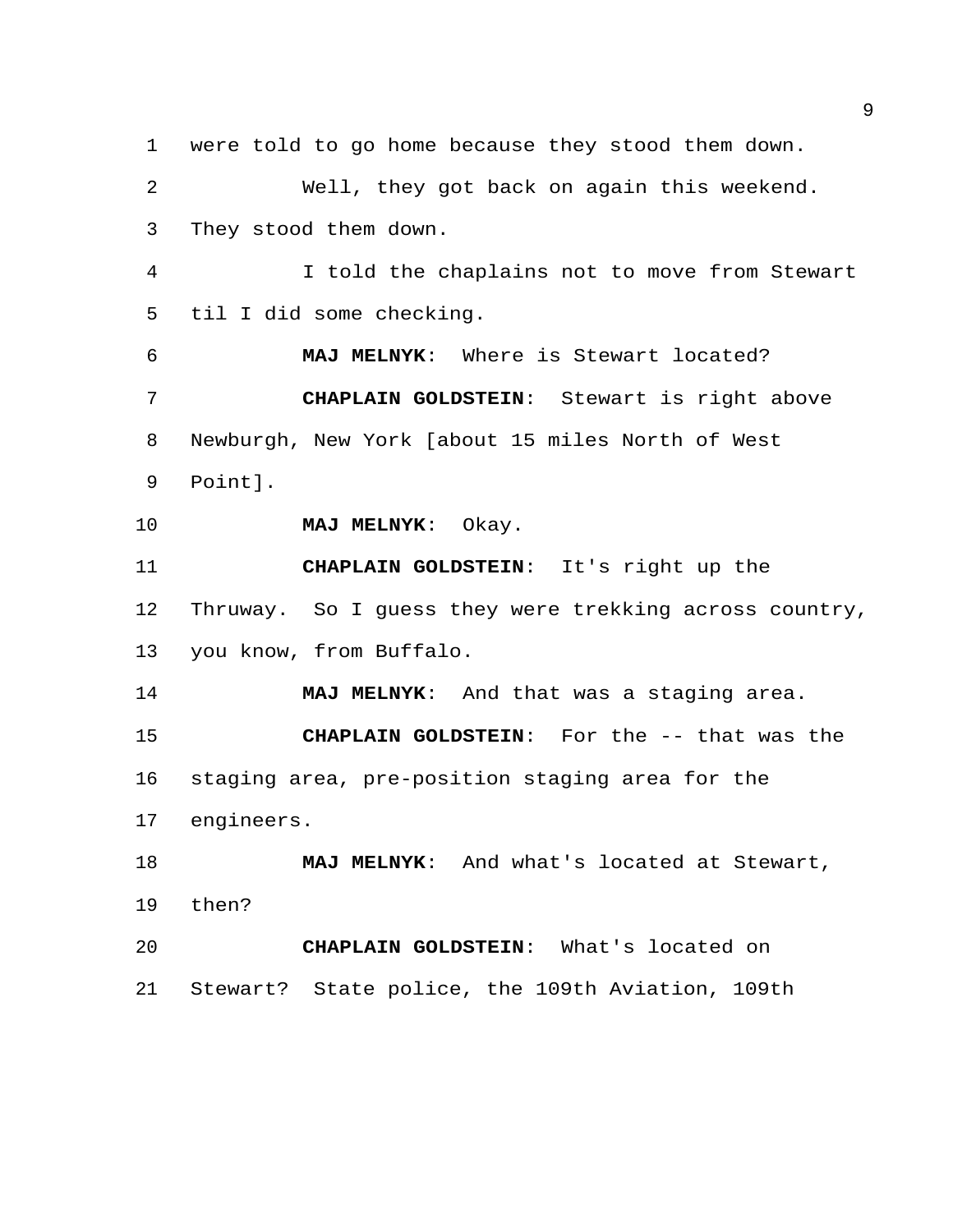Military Wing.

 **MAJ MELNYK**: And that's where they -- all right.

 **CHAPLAIN GOLDSTEIN**: They are big tenants over there.

**MAJ MELNYK**: Okay.

 **CHAPLAIN GOLDSTEIN**: So the bottom line was I told the chaplains to stand fast, called -- and then made a decision to bring them into the city, because I had the units that needed coverage, I had an (inaudible – armory?) that needed coverage, and they said "great." 12 I called the commander to get their permission, which I did, they're now working for me. **MAJ MELNYK**: When did you call them? I saw today you had a meeting of all your chaplains.

**CHAPLAIN GOLDSTEIN**: Correct.

 **MAJ MELNYK**: Is this the first time or have you been able to get a coordinated --

 **CHAPLAIN GOLDSTEIN**: I have talked with them off and on, but this is the first time I got them all in under one roof. This is a very large mission.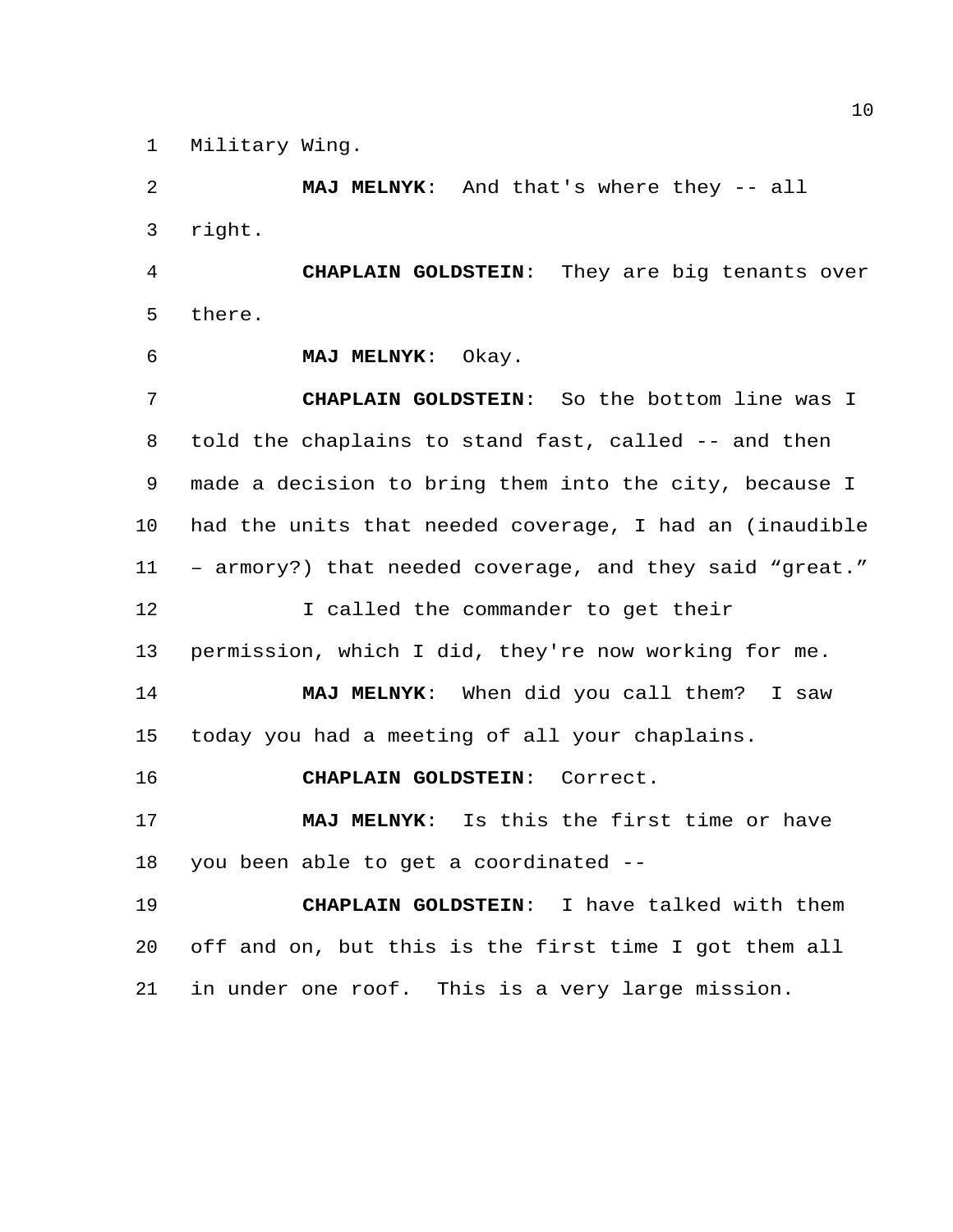**MAJ MELNYK**: Yes.

 **CHAPLAIN GOLDSTEIN**: People think it's just the World Trade Center, but it's much greater than the World Trade Center itself.

**MAJ MELNYK**: Can you --

 **CHAPLAIN GOLDSTEIN**: ..with responsibilities all over the place. Go ahead.

 **MAJ MELNYK**: In general, what services has it encompassed, other than directly administering to the troops down in that site? Have you been involved with civilian bereavement centers?

 **CHAPLAIN GOLDSTEIN**: Not really. They have civilian chaplains. We told them at the civilian bereavement center, "Hey, if you need us, call us, we're there."

 But when they [the bereavement center] were 17 located at the  $69<sup>th</sup>$  [regimental armory], it was easier.

**MAJ MELNYK**: Yes.

 **CHAPLAIN GOLDSTEIN**: Because we had a chaplain assigned there. Now they're at Pier 92, I believe, in that area, it's a little more difficult.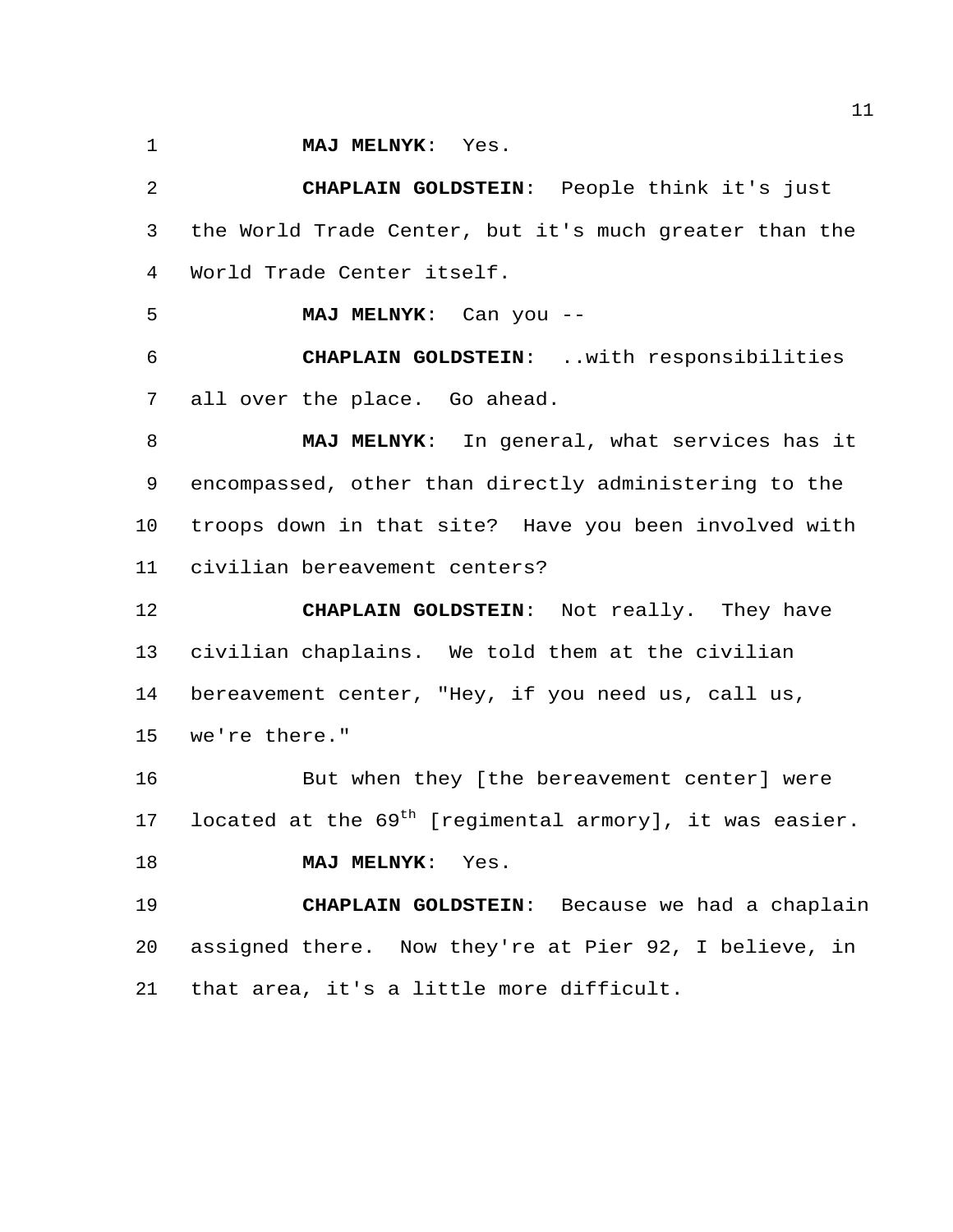1 I mean, if they need backup, if they need assistance, we'll get them chaplains from our assets that we have or if we don't have them, we'll find them. But they have not called and I don't think they're really going to call, because I don't think there's a need for them. **MAJ MELNYK**: Right. At this meeting, you had one of the doctors here who is -- **CHAPLAIN GOLDSTEIN**: Joan Sullivan. **MAJ MELNYK**: Yes. **CHAPLAIN GOLDSTEIN**: Division doctor. **MAJ MELNYK**: And she's mostly concerned with the psychological care at this point that there aren't that many actual physical medical cases. **CHAPLAIN GOLDSTEIN**: Right. Well. **MAJ MELNYK**: Have you worked closely with her before. What's -- **CHAPLAIN GOLDSTEIN**: I know her very well. **MAJ MELNYK**: You know her very well. What is the protocol for chaplains when -- do they -- to work with the psychological services? When do you pass one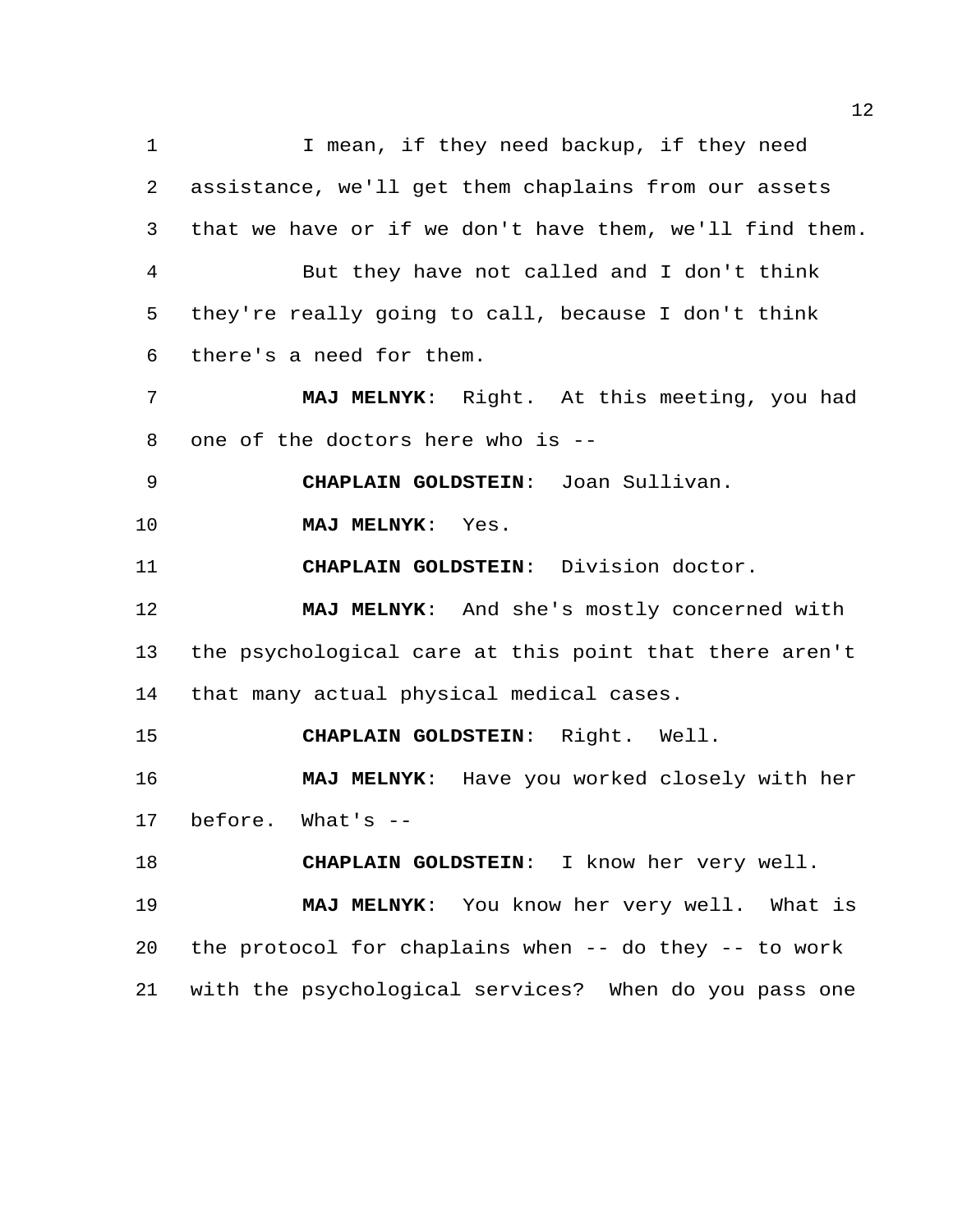off to the other?

 **CHAPLAIN GOLDSTEIN**: We work very closely. I mean, they'd want a chaplain, there's a need for a chaplain, you know, stress, whatever, he's there. All chaplains, most -- almost all of them went through or have had CIS training – Critical Incident Stress training.

 So we would know what to look for (inaudible) people. In this case, we would be working to probably help identify people who need help, or want to see a chaplain, or think he can (inaudible) in his hands.

 **MAJ MELNYK**: Most of the chaplains have commented that the soldiers appear to be holding up well. There are a few, especially those who had -- were bringing difficulties in with them that have cracked under the strain.

 But what are -- the long term problems are the real concerns for the chaplains that I talked to.

 What actions or how are you prepared for possible long term problems with the soldiers?

**CHAPLAIN GOLDSTEIN**: Well, there's two key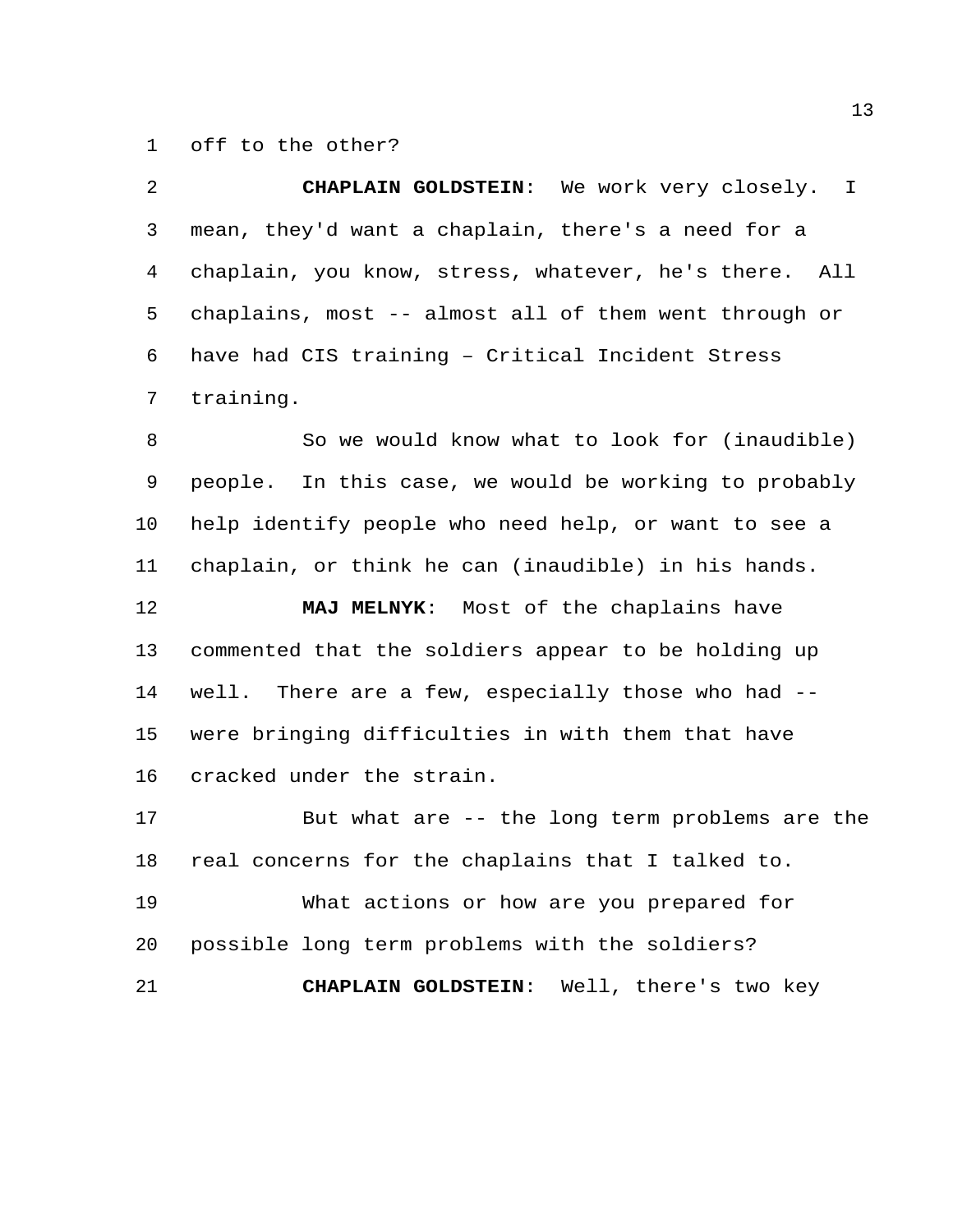components. Number one, if they're in that unit,

 that's very helpful, because they know the soldier and the soldier has a good working relationship with that chaplain, or that unit knows the chaplain.

 Number two, the chaplain, just like anybody else, he can come in and out and the next person would be able to pick up from where he left off.

 So hopefully chaplains will be able to, in the unit, be able to continue, and if not, defer to the chaplain that's coming in.

 **MAJ MELNYK**: I see from yesterday's New York Times article, which actually covers you, that you had performed services down at Ground Zero.

**CHAPLAIN GOLDSTEIN**: Yes.

 **MAJ MELNYK**: How much of an opportunity have you had to get down there and do ministering of your own?

 **CHAPLAIN GOLDSTEIN**: More than one occasion. I've done three or four services. I've blessed two flags that have gone from flagpoles, including one that's flying – the famous one that's flying in front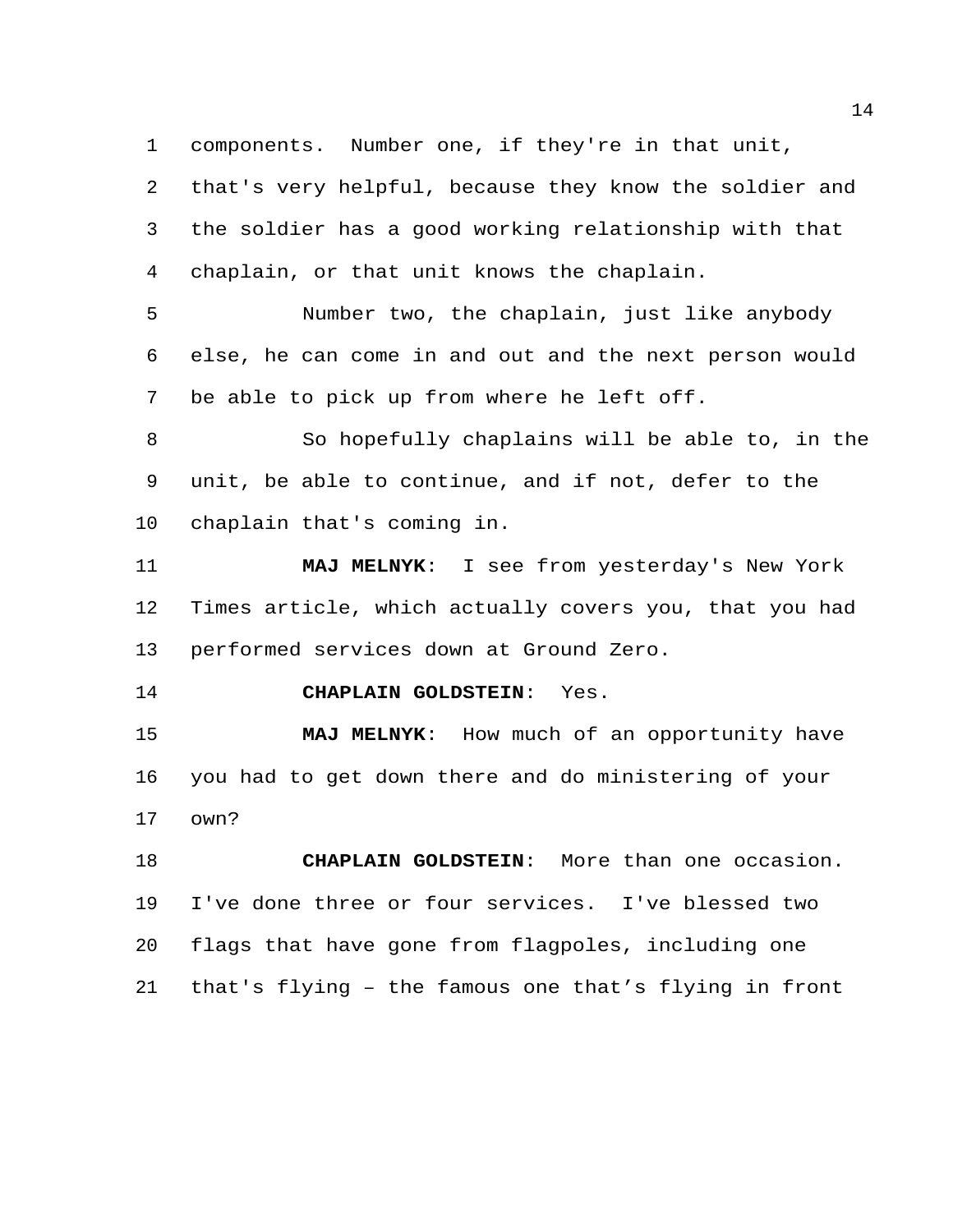[at ground zero] - before they put it up.

| 2  | One of the cops actually came over to me, said         |
|----|--------------------------------------------------------|
| 3  | "You're a Chaplain," he says, "you want to bless this  |
| 4  | flag?" I said "That would be a great idea."            |
| 5  | Before I knew it, they had 300 people standing         |
| 6  | in a semicircle, you know, and just said a prayer over |
| 7  | the flag and over the people, the families. So it was  |
| 8  | kind of a moving event.                                |
| 9  | Then soon as I was done with the flag,                 |
| 10 | somebody screamed "Let's do it," and everybody just    |
| 11 | disappeared and went back to work.                     |
| 12 |                                                        |
|    | MAJ MELNYK: And you held Rosh Hashana                  |
| 13 | services on Tuesday.                                   |
| 14 | CHAPLAIN GOLDSTEIN: And Wednesday.                     |
| 15 | MAJ MELNYK: And Wednesday.                             |
| 16 | CHAPLAIN GOLDSTEIN: Both days, outside.                |
| 17 | MAJ MELNYK: That is what is described in the           |
| 18 | Times article. But the construction, the -- not the    |
| 19 | construction, but the recovery effort had to go on.    |
| 20 | What was that like? Was that unique for you?           |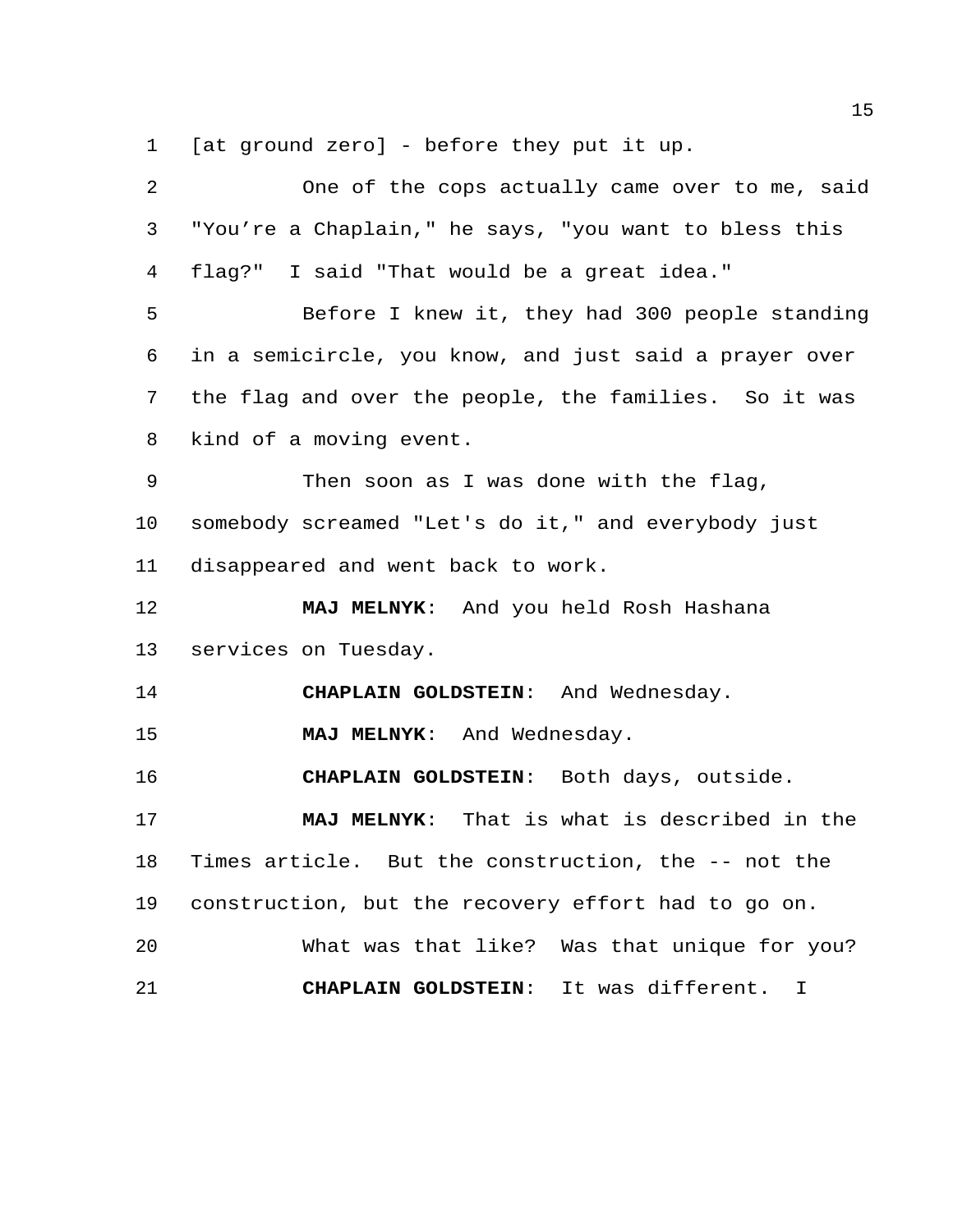mean, I was sad that I was out there digging, you know, with everybody else, so that was unique.

 It's unique because of the mission. Whoever thought he would be standing and doing this in New York City? and battle rattled and, you know, doing the various things that we're doing just guarding?

 **MAJ MELNYK**: How have you dealt with the anger and the desire for revenge that soldiers have been expressing?

 **CHAPLAIN GOLDSTEIN**: Well, I told them we need a -- I've talked to some soldiers about that, you know. I let that play itself out, because it can get you into trouble.

 So they did appreciate talking to us about that. I'm not sure I have the desire for revenge, but America has to go back to do what it's got to do.

 Should have done this a long time ago. So now I think we're going to be pushed to do it.

 **MAJ MELNYK**: And is that the sense you're getting from the soldiers, that they're -- what is your sense of the mental and spiritual state of the soldiers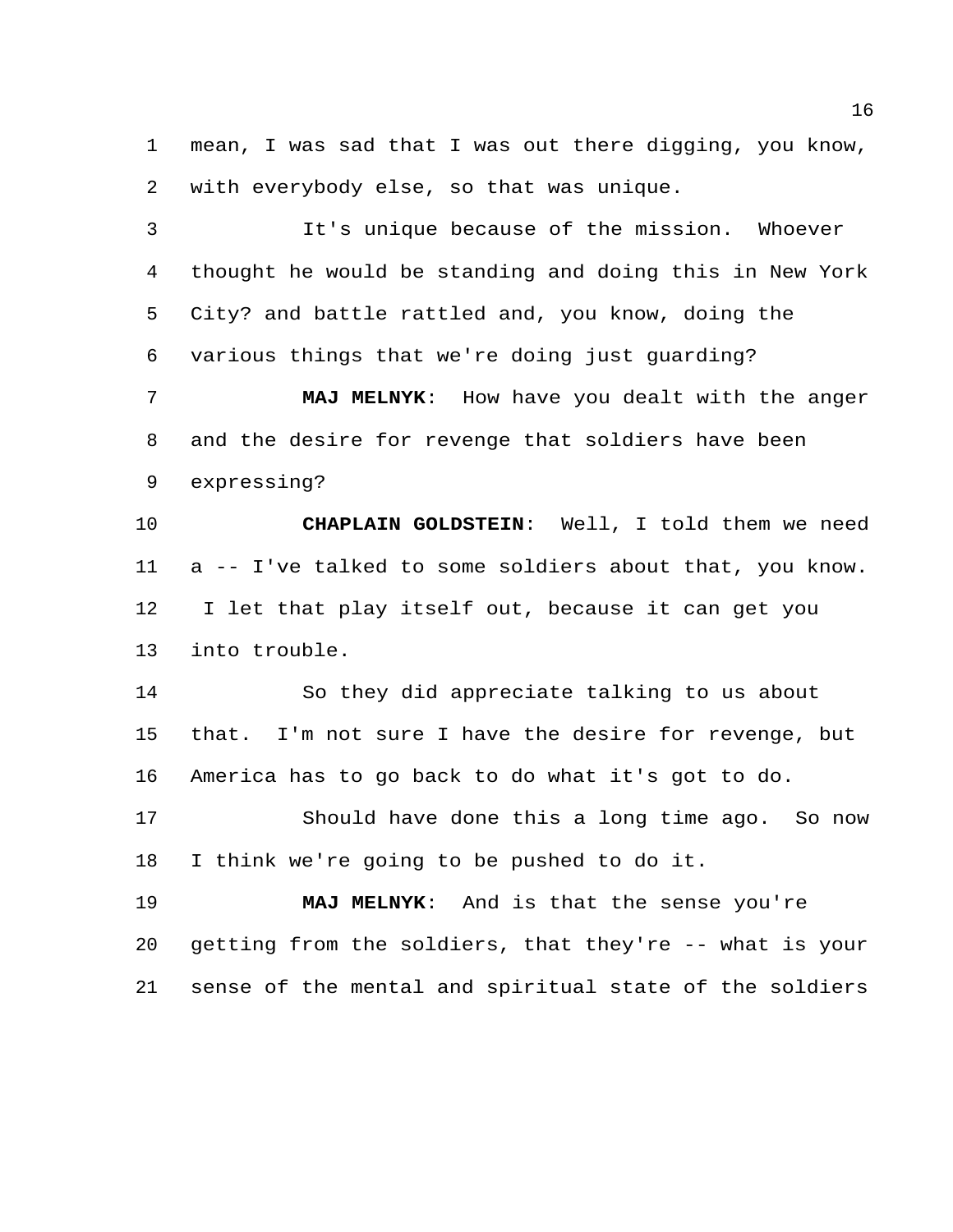that you spoke to? Where are they?

 Is there a strong desire for revenge? What is your evaluation?

 **CHAPLAIN GOLDSTEIN**: I'm not sure. You know, nobody wants to go to war, but if you got to do it, let's do it.

 I mean, the President was very blunt when he said things that no one has ever said. Even his father never said that, you know, we're going to come back with body bags. That's a big bad word.

11 But I think he wants to break that taboo, because that can happen. So instead of people being shocked, they will understand, well, that's the price you got to pay to stay free.

 **MAJ MELNYK**: Mentally preparing them for -- **CHAPLAIN GOLDSTEIN**: Absolutely.

 **MAJ MELNYK**: -- for the losses that have to -- that will occur.

 Can you summarize, initially, your feelings upon realizing this was a massive terrorist attack? Have your feelings changed in this past week, as you've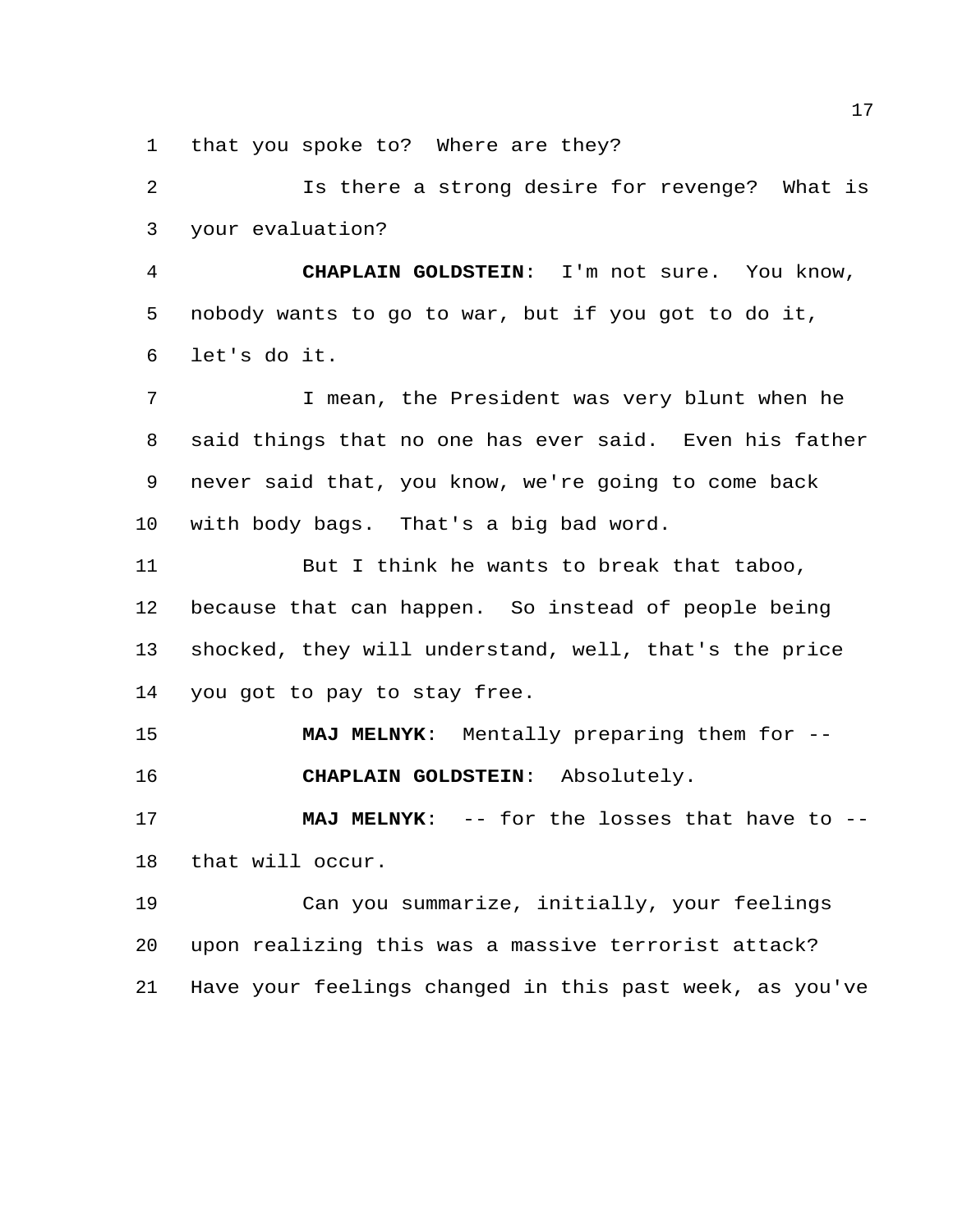confronted the events?

 **CHAPLAIN GOLDSTEIN**: It's hard to say. In terms of reprisal?

 **MAJ MELNYK**: In terms of -- have you yourself gone through periods of mourning or sorrow or anger or . . . .

 **CHAPLAIN GOLDSTEIN**: Yes, I think so. Yeah. Anger, because I know people who have relatives in that building, in that pile. They call my house. So if they don't get me, my wife won't give them my phone number, thank God. There's nothing I could do for them.

 They tell my wife they want to come dig. They want to come see. Your husband can make it happen. I asked her, "Don't you talk to him," and she said no, they wouldn't believe her, it's not a lie.

 But she said "He's out with the soldiers and there's very little he could do." Surely, they can't come to the site.

 **MAJ MELNYK**: Now, you're a Hasidic Jewish Rabbi.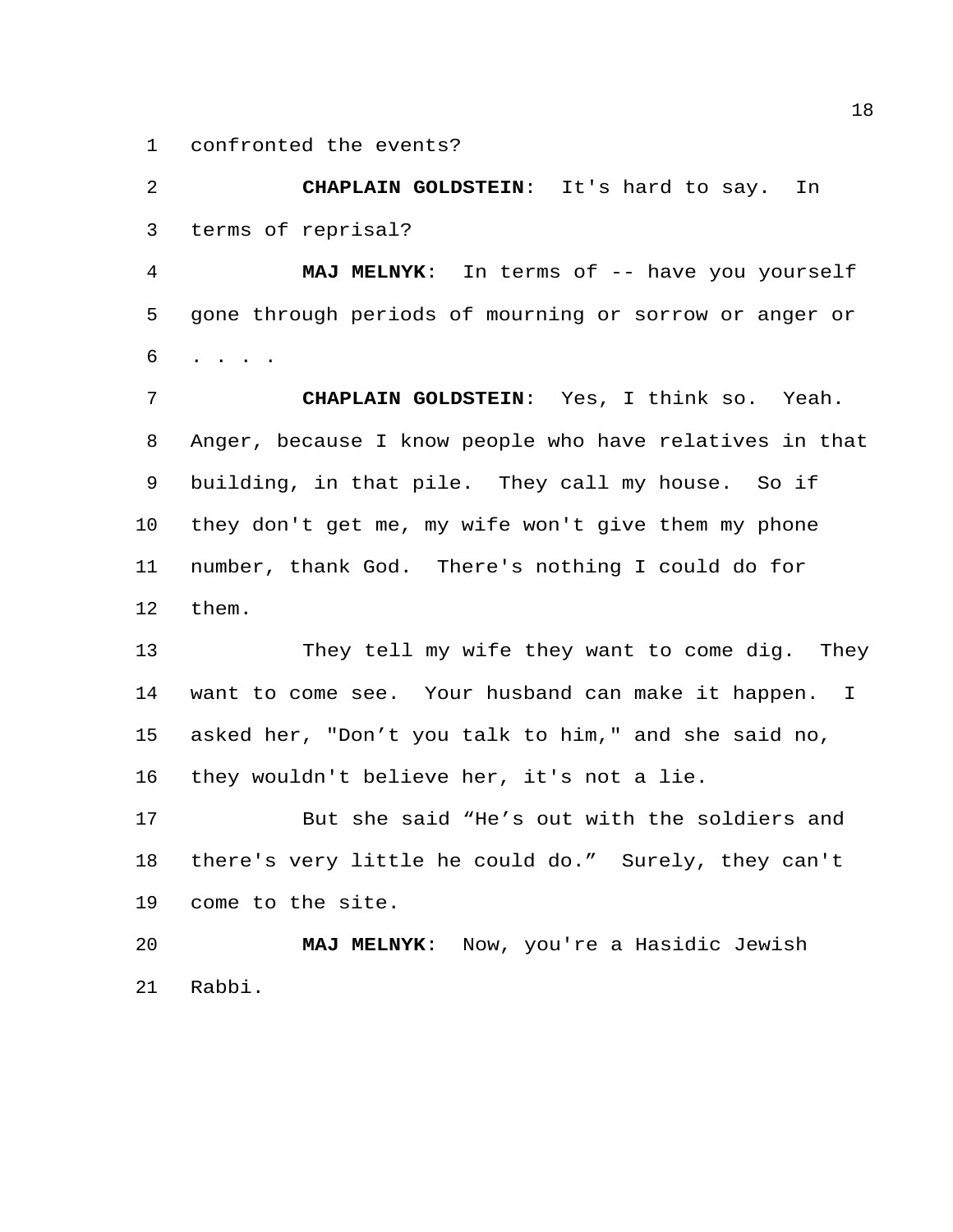**CHAPLAIN GOLDSTEIN**: That's me.

 **MAJ MELNYK**: The only one in the Army. **CHAPLAIN GOLDSTEIN**: That's me. **MAJ MELNYK**: My understanding. I assume you've spent extensive time in Israel. **CHAPLAIN GOLDSTEIN**: Not really. **MAJ MELNYK**: Not really. **CHAPLAIN GOLDSTEIN**: I did during the Gulf War. **MAJ MELNYK**: During the Gulf War. I was wondering if you had a sense, having spent any time there, the Israelis have a lot more experience with domestic terrorism than Americans do, if you could comment on how they manage to cope with terrorism and how you see Americans coping with terrorism.

 **CHAPLAIN GOLDSTEIN**: I think nobody copes with terrorism. That's not something that is a way of life. It shouldn't be a way of life. It should never be a way of life.

 I think because they deal with it, they've built up some probably certain thick skin. I'm not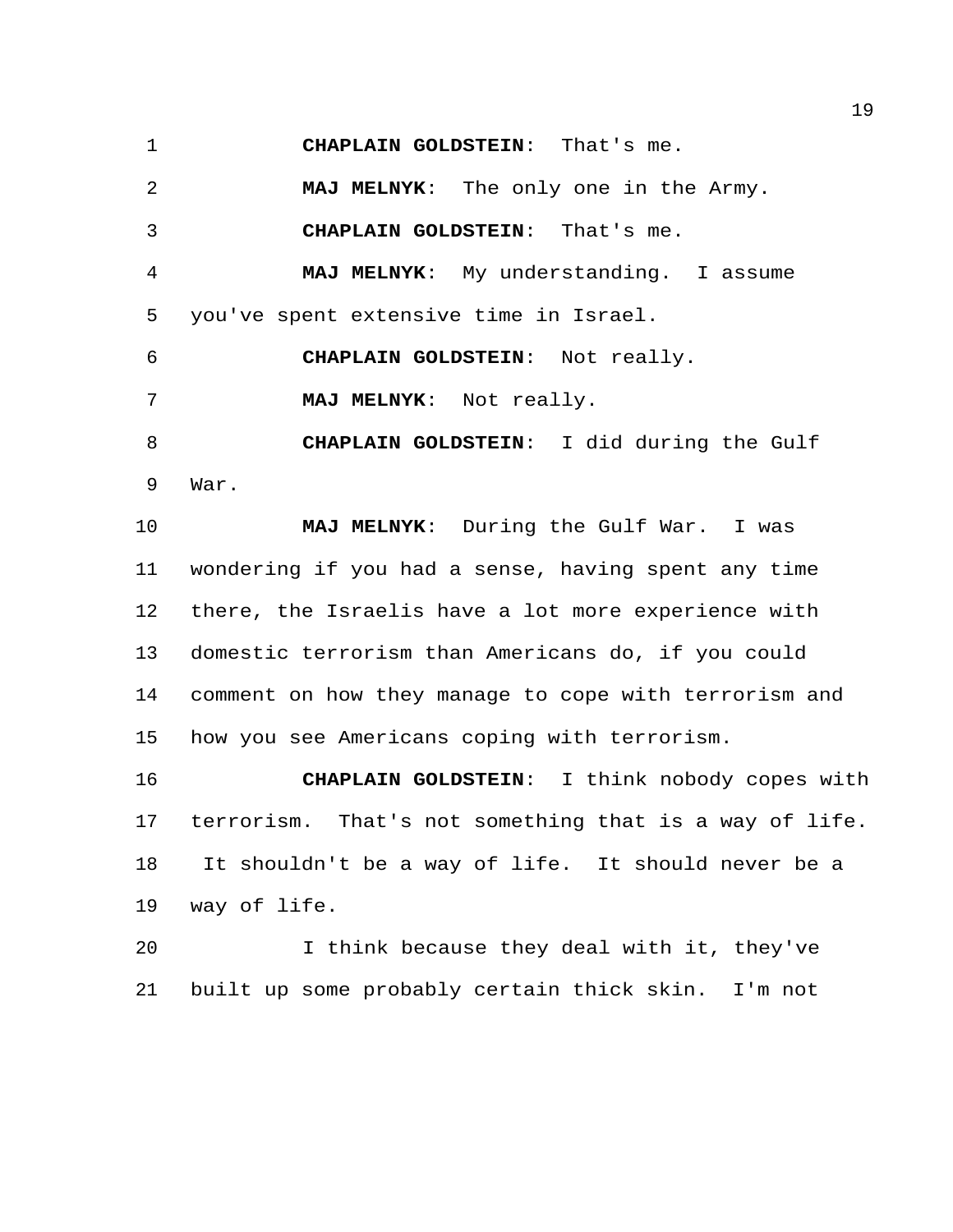sure we in this country, we live in such a free and open society, we don't have people trying to come down from our north, south, east and west and kill us, that we are prepared to do -- to have another one of these things.

 **MAJ MELNYK**: I'm sorry. Say that again. **CHAPLAIN GOLDSTEIN**: To have another incident like this, because the entire leadership would be run out of town, the President, Vice President, Congress, you name it.

 They'd get rid of everybody. The country wouldn't tolerate -- wouldn't tolerate and shouldn't tolerate it.

 I think over there, the mentality is a little different. You know, some -- nobody wants it, but somehow or another, they've had it before.

**MAJ MELNYK**: And they accept it?

 **CHAPLAIN GOLDSTEIN**: I don't know if they accept it. They just have it as a way of life.

Unacceptable. So I think it's different.

**MAJ MELNYK**: Is there anything you want to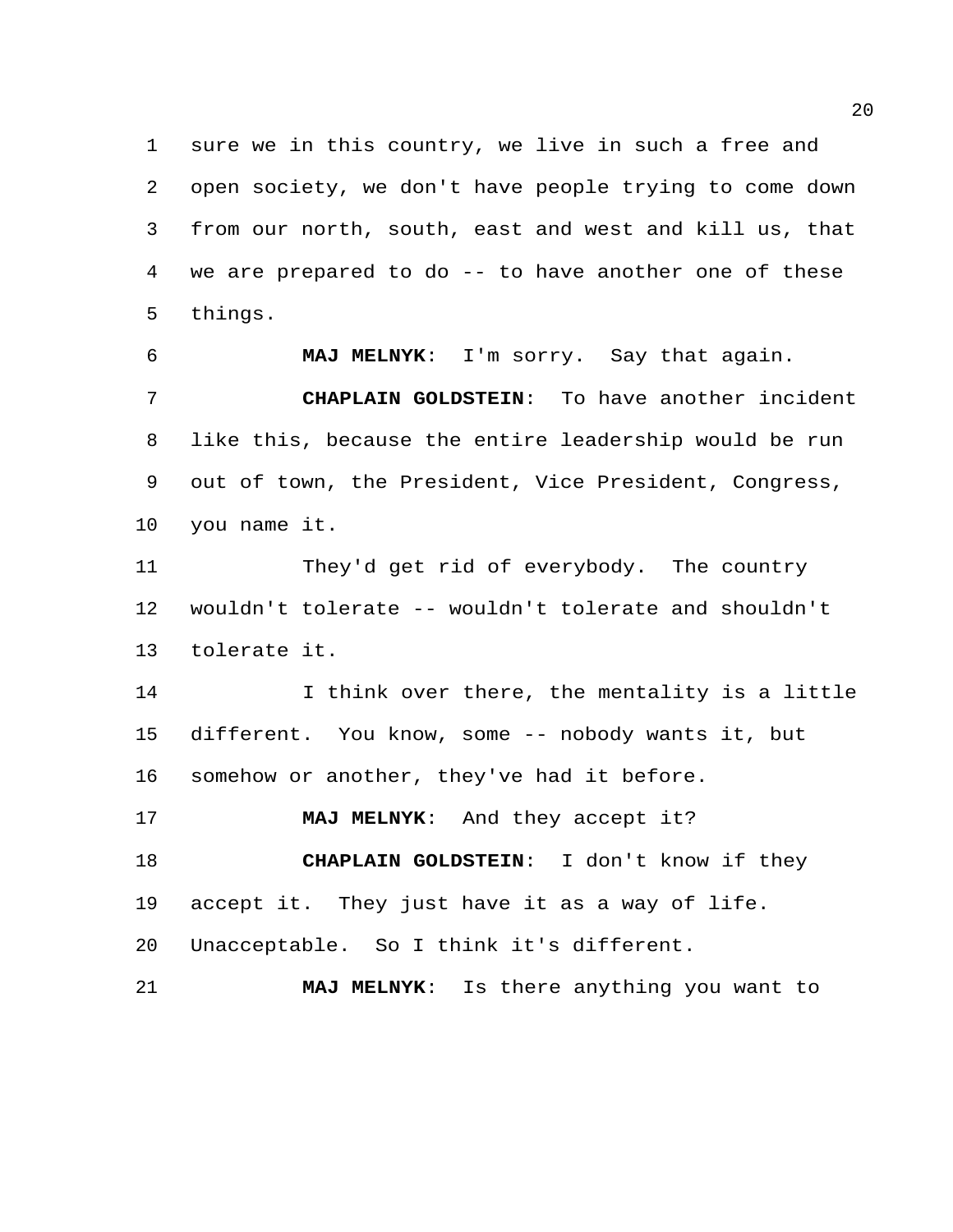add, in summary, to what you have seen the New York National Guard -- you're the Chaplain for the whole Guard.

**CHAPLAIN GOLDSTEIN**: Yes.

 **MAJ MELNYK**: What has this incident done to the Guard, its relationship with the citizens of the state, and the civil authorities?

 **CHAPLAIN GOLDSTEIN**: Well, a couple things I've noticed. Number one, Guardsmen have found out that they're appreciated, that they are very much appreciated.

12 I mean, I drived down the street the other day with my assistant. We were driving down West Street and I know there are people along the street cheering us, like we're conquering heroes. I've never seen that before.

 Chris, who is my assistant, is a Vietnam Vet. He said he came back and they threw urine at you, you know, things like that.

 So that has -- that I found interesting. I think it's the first time the public now understands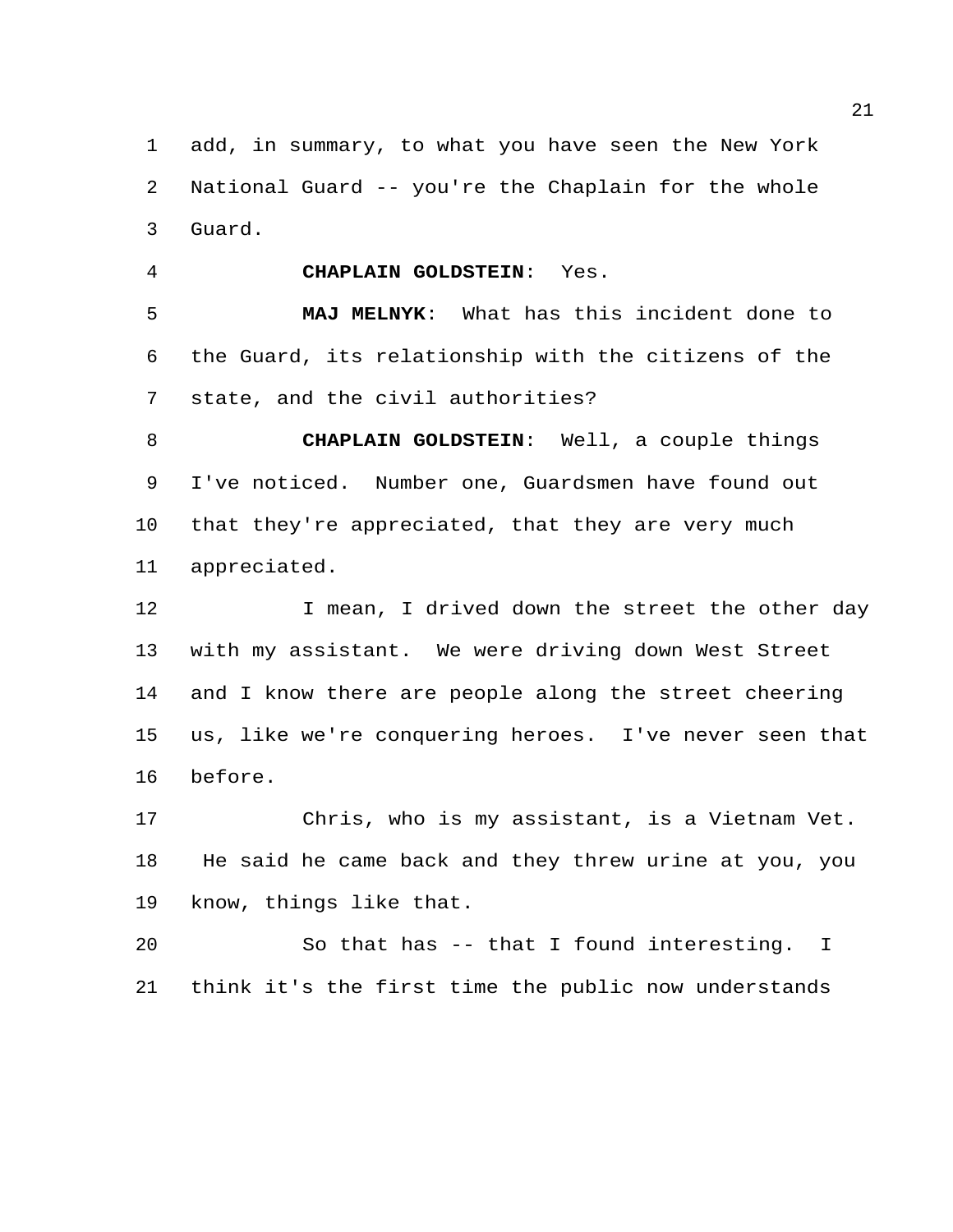what the National Guard is all about.

2 They have heard about them. Actually understood our role, that at least peacetime. Well, we go to war, everybody is a fighter. But what is the National Guard? The National Guard are citizen soldiers of the country. So now we are acting as true citizen soldiers, protecting and safeguarding and assisting, you know, the public, and in our role as soldiers. They also know that we maintain the check points and doing all that, not that New York City Police Department is (inaudible) their own in-house stuff, but people see all that. And I think soldiers have reacted quite well. They have carried out their mission very well and they have made us, I guess, all the Guard, Guardsmen should be proud of how they -- And it's not an easy mission. It is tough. Nights on guard duty in lower Manhattan can be the worst thing in the world, you know. Although this city

is better than Oklahoma City, because probably nobody